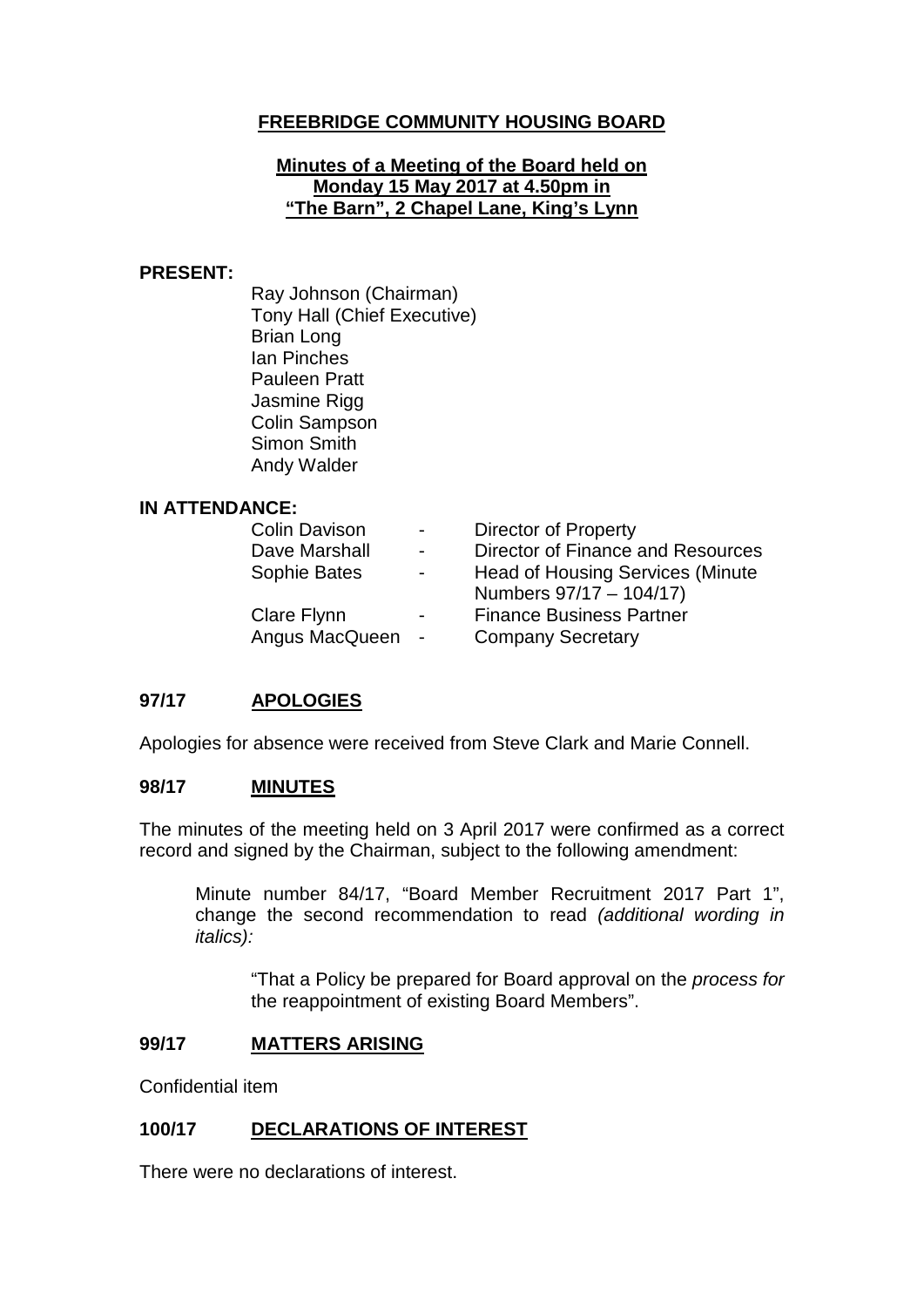# **101/17 CHAIRMAN'S UPDATE**

The Chairman said that, since the last Board meeting, he had attended his usual regular meetings with the Chief Executive (other than during a period of holiday). In addition, he and Andy Walder, the Chairman-elect, had attended a National Housing Federation regional meeting, which had provided useful networking opportunities.

The Chairman also advised that Andy Walder had submitted a number of questions around the papers for this Board meeting. The answers had been circulated to all Board Members, but Board Members were still welcome to raise any of the issues covered.

# **102/17 MANAGEMENT TEAM UPDATE**

A written update from the Management Team had been previously circulated and was noted by the Board.

The written update covered the following issues:

- Keeble Court
- Stonewater Acquisition (Heacham)
- Operating Model Review
- Supporting People Funding
- Marie Connell Declaration of Interest
- Safeguarding

### [Confidential wording]

In response to a question, the Chief Executive said that Freebridge was going to have to take decisions around its service, as a result of Norfolk County Council's decision to withdraw Supporting People funding. Proposals would be developed in consultation with tenants. A report would be presented to the Board later in the year; this was pending further detail becoming available from the County Council.

[Confidential wording]

### **103/17 confidential item**

### **104/17 DEBT COLLECTION AGENCIES**

The Head of Housing Services presented a report which reviewed Freebridge's use of external debt collection provision. She stressed that Freebridge's performance in relation to debt collection was better than the sector average.

In answer to questions, the Head of Housing Services said that it would not be cost-effective to have an in-house debt collection resource. The recent review of debt collection had shown that Freebridge's current external debt collection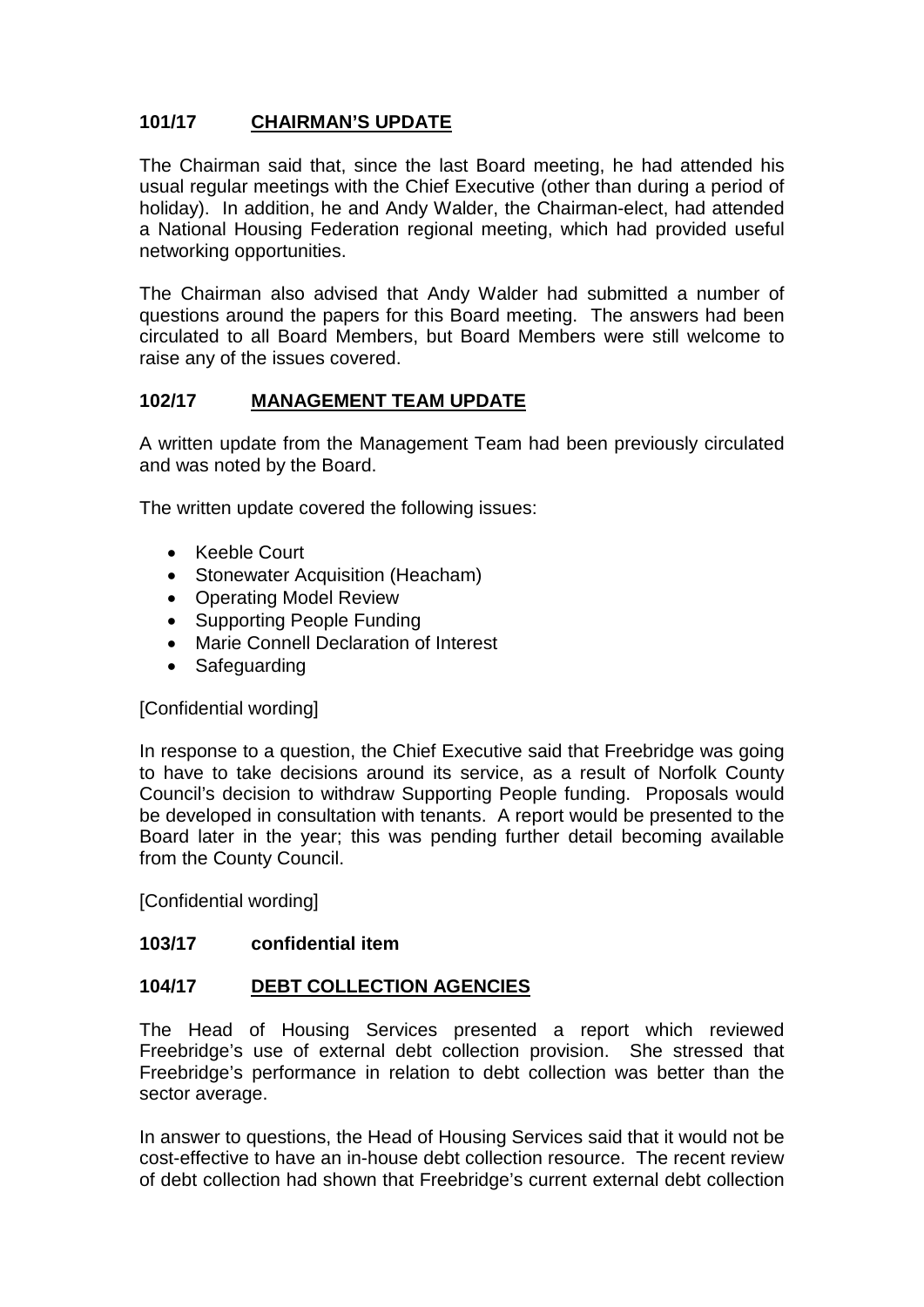agency was the best option, and so this would be retained. Freebridge was a high performer both in terms of debt collection and its level of write-offs.

The Board welcomed the report. It was felt important that Freebridge continued to take action to chase debts, so as to demonstrate that nonpayment would not be tolerated. It was acknowledged that the amount of debt written off was a very small percentage of Freebridge's turnover.

The Board noted the report.

# **105/17 FINANCIAL PLAN 2017-18**

Confidential item

### **106/17 MEASURES AND PERFORMANCE INDICATORS**

The Director of Finance and Resources presented a report which provided an update on the development of reporting measures and performance indicators for the 2017-20 Business Plan period, and which sought to obtain approval for the structure and definition of the strategic measures.

The Director of Finance and Resources highlighted that the strategic measures would be presented to the Board on a quarterly basis; the supporting measures would also be made available to the Board electronically. The operational measures were not intended for the Board, but would be used by management.

In answer to questions from Board Members, the following points were made:

- When the strategic measures were presented to the Board, they would be accompanied by a covering report. This would include actions being taken to achieve targets.
- "Headcount" was being used as part of the employee satisfaction measure, so as to be in line with Housemark benchmarking. Some other measures were also derived from Housemark benchmarking, and this would be highlighted where it was the case.
- Some of the measures would change as the business environment developed and sector benchmarking and Homes and Community Agency metrics were finalised.
- The targets had been designed to take the current Business Plan forward. They could be stretched if the Board wished to do so in the future. It would be important to ensure that enough was being done in Year 1 to achieve the Year 3 targets.

The Board welcomed the report and the structure of the new measures, and thanked the Director of Finance and Resources and the Finance Business Partner for their hard work in producing these. It was acknowledged that refinements could be made should this prove necessary.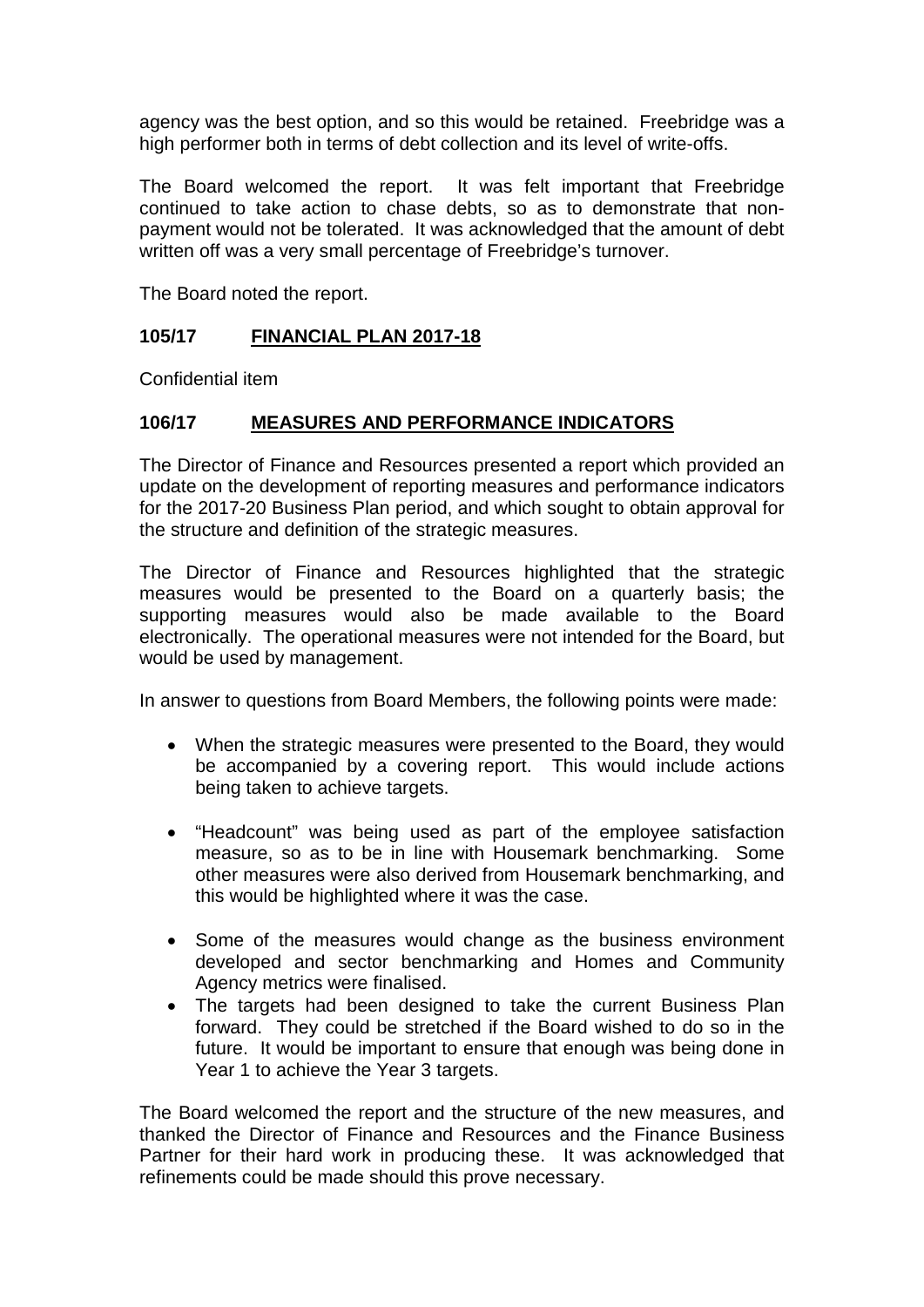**RESOLVED:** That the structure and definition of the strategic measures be approved, as presented.

## **107/17 PROCUREMENT APPROVALS**

Confidential item

### **108/17 BUSINESS PLAN 2016/17 OUTTURN REPORT**

The Chief Executive presented the 2016/17 Business Plan Outturn Report.

**RESOLVED:** That the 2016/17 Business Plan Outturn Report be approved.

### **109/17 DEREGULATION: SHAREHOLDING AND BOARD MEMBERSHIP**

The Company Secretary presented a report which sought some initial views from the Board in light of the expected deregulation legislation which could affect the Borough Council's shareholding and its ability to nominate Board Members.

The Board discussed options for the structure of Freebridge's shareholding should the Borough Council lose its 33% share, as was expected once the new legislation had been passed. The Board was of the view that a 50/50 split of shareholding between tenants and independents would be the most manageable option and present the least risk. This structure was understood to be commonly used among other housing associations. Tenant shareholding would continue to be open to all tenants, while the independent shareholding would be held by the Independent Board Members. It would be important to ensure that a procedure was included in the Rules to deal with situations where voting on a particular issue was split equally, for instance a casting vote for the Chairman. The Company Secretary would proceed on this basis, once the legislation was confirmed and in place. [In accordance with the Rules, Pauleen Pratt and Simon Smith did not take part in the discussion on shareholding, as they were Co-opted Board Members.]

The Board discussed the future structure of the Board. It was felt that a smaller Board, of  $7 - 10$  members, would be preferable. Some flexibility around the precise number would be useful, to enable specific skills to be recruited; one way of achieving this would be through co-options. A unitary Board, based purely on skills rather than reserving seats for tenants and the Borough Council, would also be most appropriate for moving the organisation forward. Tenants and councillors would not be precluded from such a Board, but would need to demonstrate the appropriate skills alongside other applicants. The importance of the Board working as a team to support and improve the organisation was stressed.

The Company Secretary thanked the Board for its input on this item. Assuming that the new legislation would not be published before the June Board meeting, it would not be possible to take forward these proposals at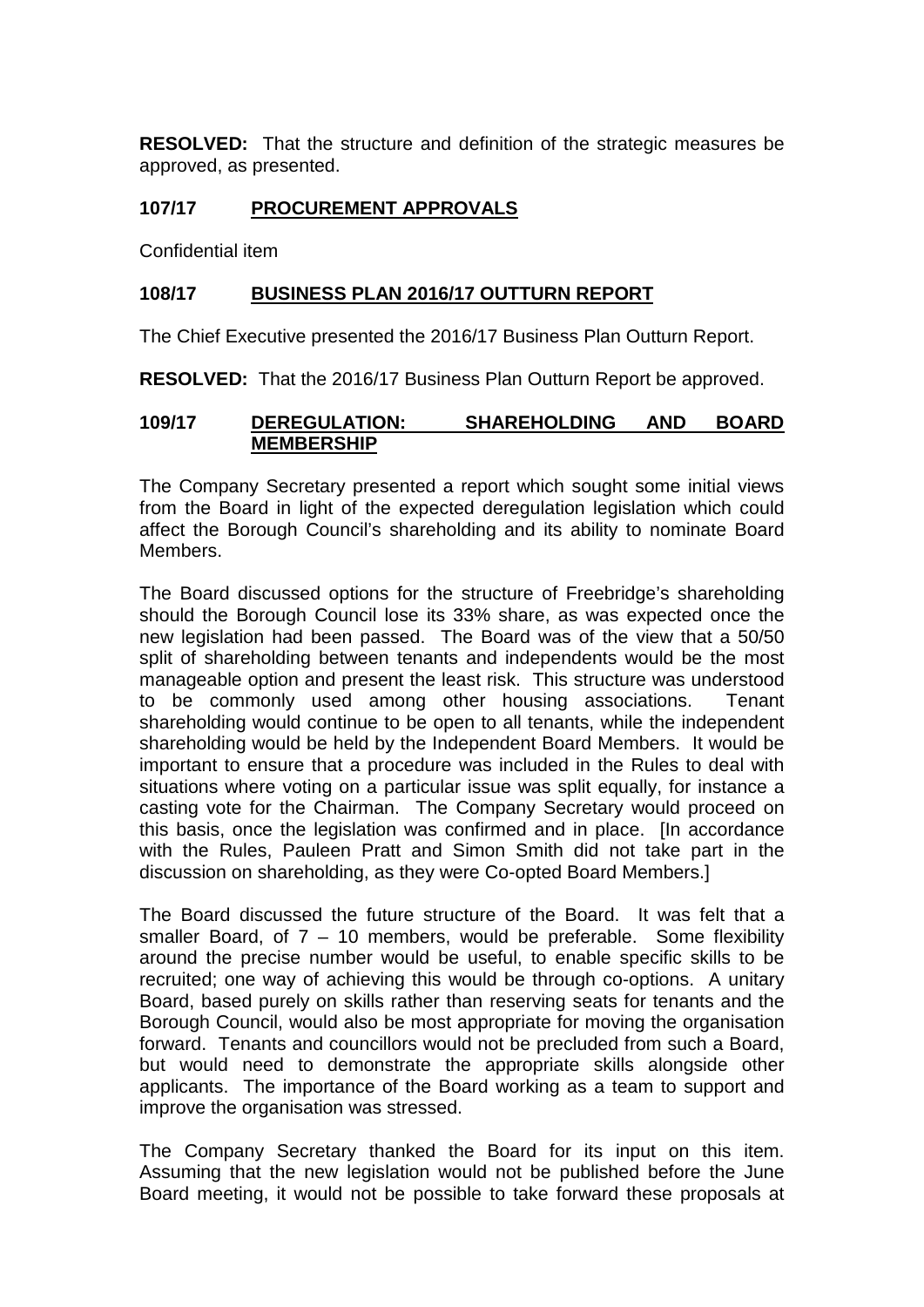present. However, he would bring to that meeting suggestions for Board recruitment in advance of the 2017 Annual General Meeting.

# **110/17 STATISTICAL DATA RETURN 2016/17**

The Director of Finance and Resources presented a report which introduced the Statistical Data Return 2016/17.

**RESOLVED:** That the submission of Freebridge's Statistical Data Return 2016/17, as presented, be authorised.

# **111/17 ANNUAL FRAUD RETURN**

The Company Secretary presented a report which set out the Annual Fraud Return 2017.

A Board Member suggested a slight amendment to the Return, so that it would read that Freebridge had "suffered no *known* losses through fraudulent activity". The Company Secretary undertook to check whether it would be appropriate to add the word "known".

**RESOLVED:** That the submission of Freebridge's Annual Fraud Return 2017, as presented, be authorised, subject to it being checked whether it would be appropriate to add the word "known" as described above.

## **112/17 REGULATORY COMPLIANCE**

The Company Secretary presented a report which sought approval for a statement of compliance with the Governance and Financial Viability Standard to be included in the annual accounts for the year ending 31 March 2017.

The Board observed that, in addition to the assurance provided in the report, additional assurance with regard to compliance could be gained from the Service Assurance process, as reported to the Audit Committee on 24 April 2017.

**RESOLVED:** That a declaration of compliance with the Governance and Financial Viability Standard be made in the annual accounts for the year ending 31 March 2017.

# **113/17 OPERATIONS PERFORMANCE OVERVIEW**

The Director of Property presented the Operations Performance Overview report for the quarter ending 31 May 2017. He commented that this was the last time that the Board would receive this report, in light of the new performance reporting agreed by the Board earlier in the meeting (minute number 106/17 refers).

A Board Member highlighted that the performance on "Service Charges and Other Arrears" and "Adjusted Rent Loss Empty Property + Bad Debts" had been below target for some time. The Director of Property confirmed that,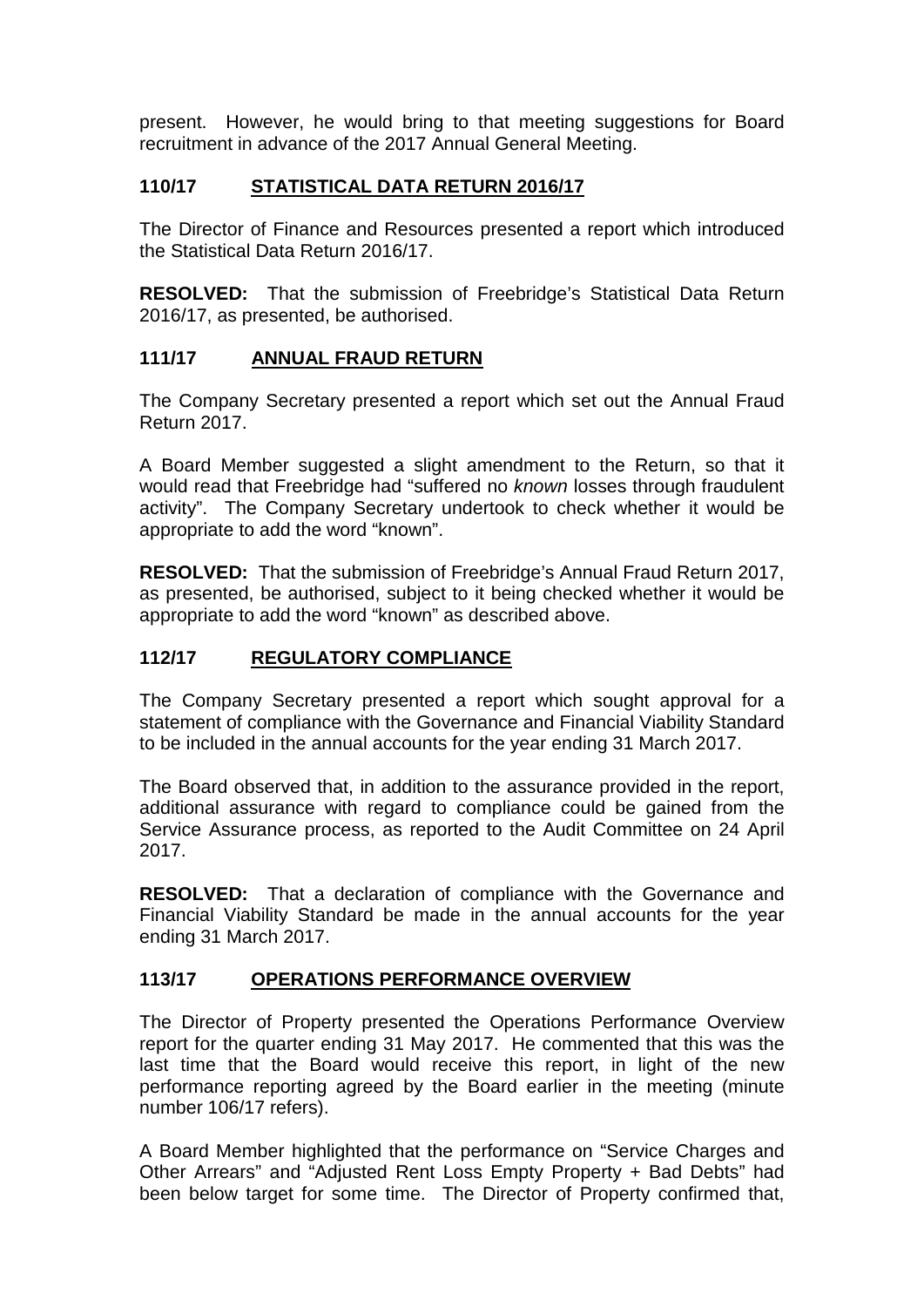under the new performance reporting, performance in these areas would continue to be monitored closely.

A Board Member observed that a number of complaints were taking several months to resolve. The Director of Property responded that, in most cases, contact from the complainant was awaited; this could have been made clearer in the report. The Chief Executive stressed that he monitored the progress of complaints closely.

In answer to a question, the Director of Finance and Resources explained that the emojis in the Quarterly Trend Report reflected Housemark quartiles. As a result, performance that was improving was sometimes accompanied by an unhappy face. This would be clearer under the new performance reporting.

It was noted that relet times had increased slightly, but this was to ensure that properties were in a lettable condition before new tenants moved in.

The Board was pleased to observe that a significant amount of compliments had been received, and asked that the Director of Property pass on the Board's thanks to his team.

The Board noted the report.

## **114/17 FINANCE AND HUMAN RESOURCES QUARTERLY MANAGEMENT REPORT**

Confidential item

# **115/17 RISK MANAGEMENT AND FRAUD AWARENESS UPDATE**

The Director of Finance and Resources presented a report which detailed risk management, fraud awareness and service assurance activities during the quarter ending 31 March 2017.

The Board noted the report.

# **116/17 TREASURY MANAGEMENT AND STRATEGY UPDATE**

Confidential item

# **117/17 GENERAL DATA PROTECTION REGULATION**

The Director of Finance and Resources presented a report which outlined proposed actions to ensure compliance with the General Data Protection Regulation (GDPR), due to come into force on 25 May 2018.

In answer to questions from Board Members, the Director of Finance and Resources made the following points:

• The GDPR would require Freebridge to gain explicit consent from all of its tenants to process their data. For new tenants, this would be achieved through the tenancy agreement, but it would also be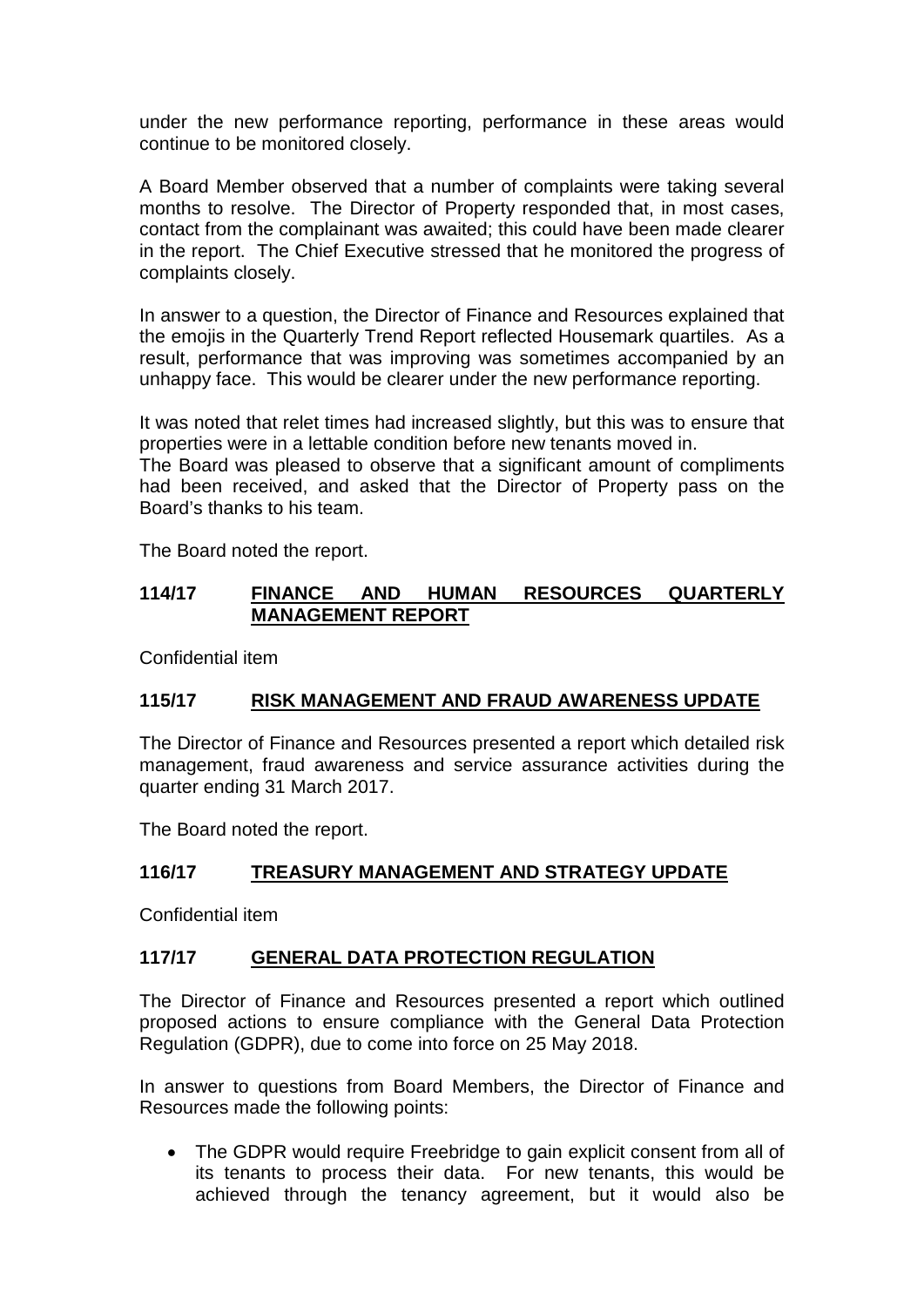necessary to pursue this with existing tenants. This could be a big and difficult piece of work.

- It had been decided to procure a level of external consultancy which would provide a balance of support and ownership. This would be reviewed if necessary.
- Freebridge could be fined a maximum of £1.2 million if it failed to adhere to the GDPR.

The Board noted the report.

# **118/17 APPOINTMENT OF SHAREHOLDERS**

The Board noted a report which advised of shareholder applications that had been approved under the Company Secretary's delegated authority.

## **119/17 URGENT ACTION TAKEN – PROVISION OF A TENANCY TO A CLOSE RELATIVE OF AN EXISTING EMPLOYEE**

The Board noted a request for urgent action that had been approved, to enable the provision of a tenancy to a close relative of an existing employee.

# **120/17 COMMITTEE MINUTES**

Ian Pinches, Chairman of the Audit Committee, presented the minutes of the Committee's meeting held on 24 April 2017. He highlighted that Freebridge had received a good rating of "2" in the Internal Audit Annual Report and that the Internal Audit Plan had been agreed for 2017/18.

A Board Member requested that the Audit Committee minutes record where the Committee had identified no areas of concern.

### **121/17 WORK UPDATE**

The Company Secretary presented the work update, which included the following:

- Action Sheet
- Future Work Programme of the Board.

In answer to a question, the Chief Executive said that the Management Team was working to complete the outstanding actions on the action sheet. The Management Team would be careful in the future to set execution dates that were not too ambitious.

The Board noted the update.